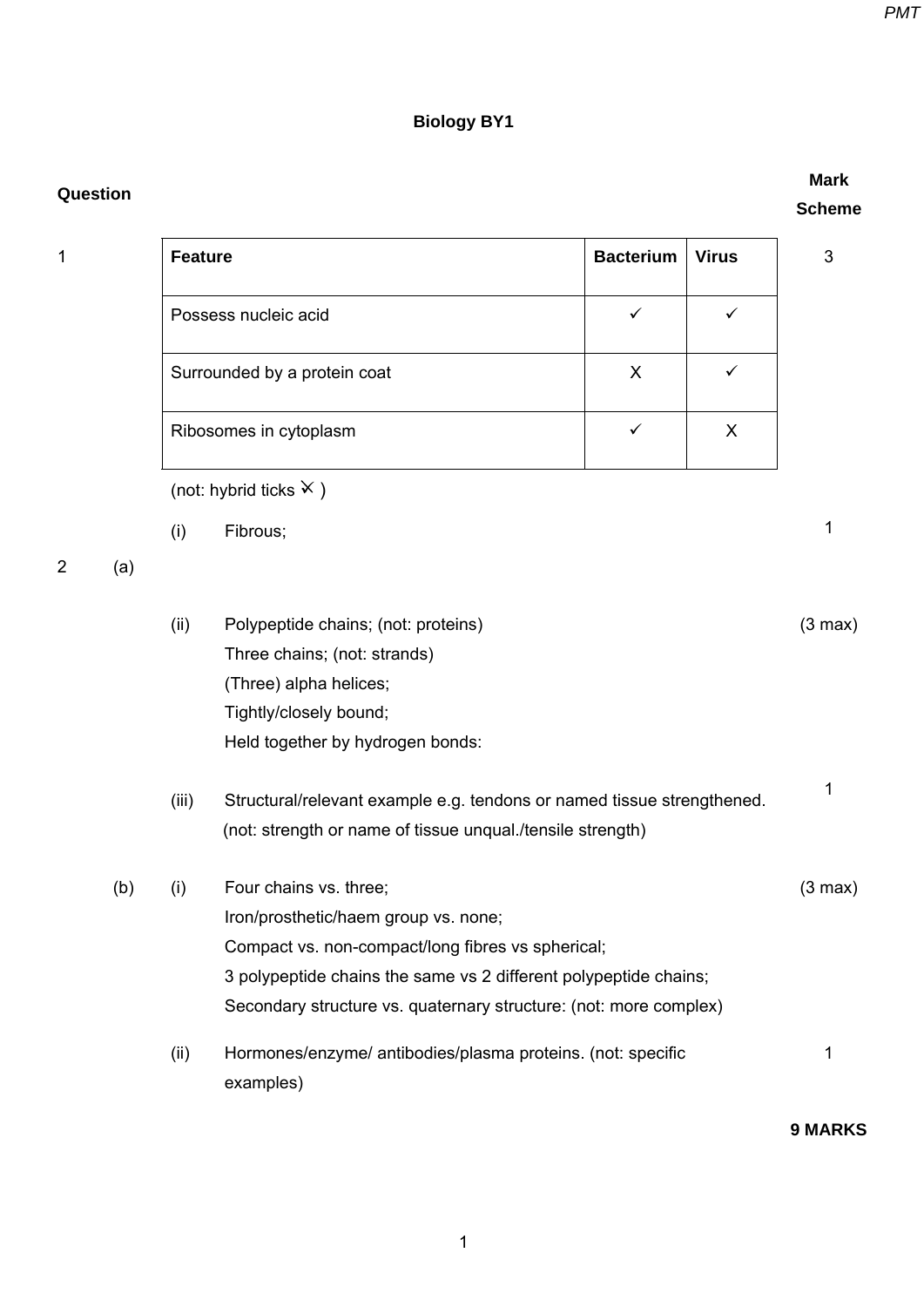| <b>Question</b> |     |      |                                                                        |                   |
|-----------------|-----|------|------------------------------------------------------------------------|-------------------|
| 3               | (a) | (i)  | At higher temperature/60° enzyme/substrate has more kinetic            | 3                 |
|                 |     |      | energy/vibrates more; (not: ref. movement)                             |                   |
|                 |     |      | More Enzyme substrate complexes formed/ more successful collisions;    |                   |
|                 |     |      | More product formed/greater rate of reaction.                          |                   |
|                 |     | (ii) | At 60°C enzyme reacts rapidly;                                         | 3                 |
|                 |     |      | (Gradual) denaturation of enzyme occurs or description;                |                   |
|                 |     |      | All substrate not reacted;                                             |                   |
|                 | (b) |      | All substrate converted to product.                                    | 1                 |
|                 |     |      | (not: active sites full)                                               |                   |
|                 | (c) |      | Lower temperature, less kinetic energy/fewer vibrations;               | $(3 \text{ max})$ |
|                 |     |      | Fewer enzyme substrate complexes formed/fewer successful collisions;   |                   |
|                 |     |      | Some substrate remains after 60 minutes; (not: reaction has not ended) |                   |
|                 |     |      | Maximum product formation not yet achieved.                            |                   |
|                 |     |      |                                                                        |                   |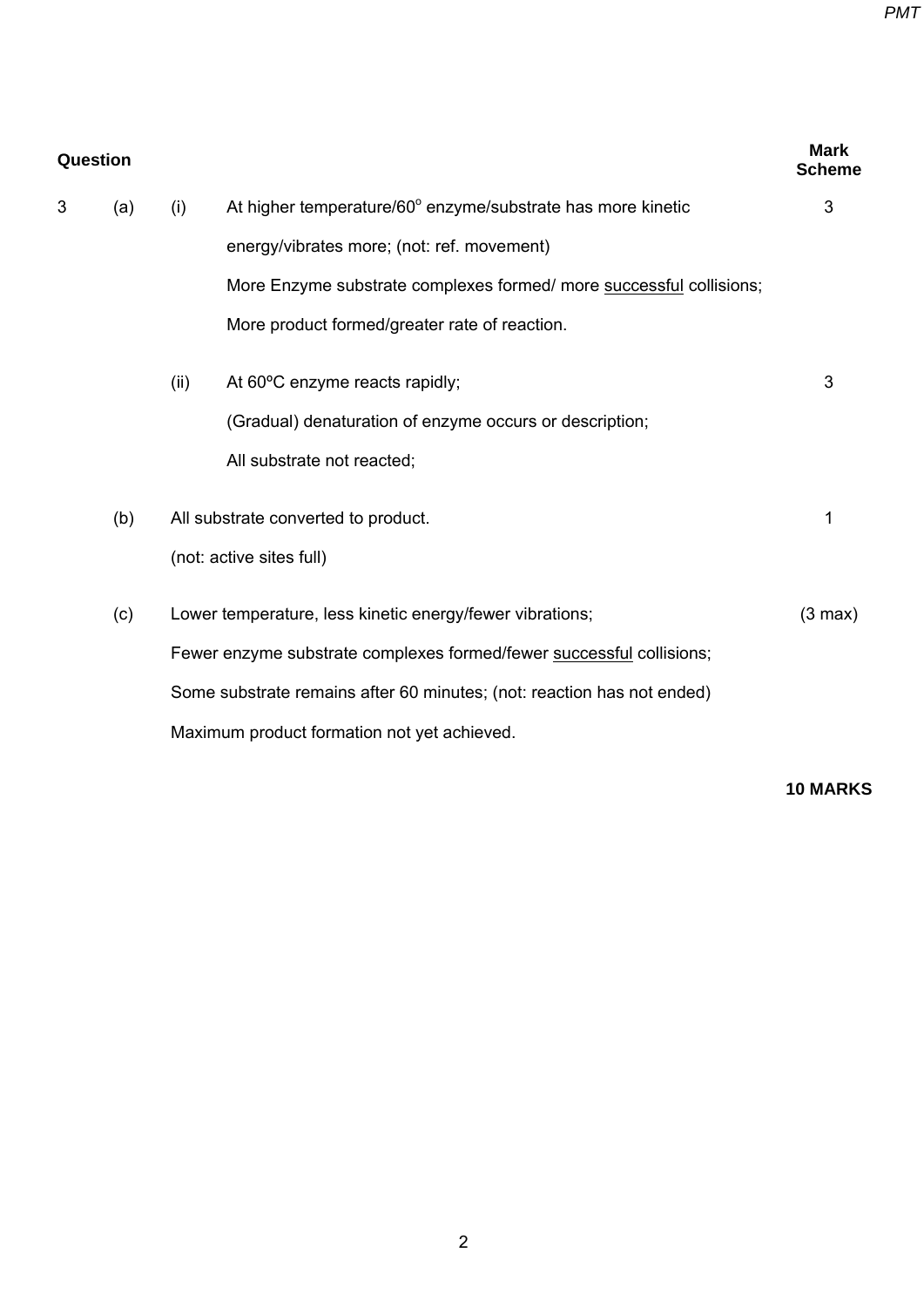| Question |     |       |                                                                        |                   |
|----------|-----|-------|------------------------------------------------------------------------|-------------------|
| 4        | (a) | (i)   | Can be re-used;                                                        | $(2 \text{ max})$ |
|          |     |       | Greater stability;                                                     |                   |
|          |     |       | Despite variations in temperature/pH;                                  |                   |
|          |     |       | Easy to remove product/product not contaminated with enzyme;           |                   |
|          |     |       | More than 1 enzyme can be used/enzymes added or removed easily.        |                   |
|          |     |       | Can be used in a continuous production system                          |                   |
|          |     | (ii)  | Colour change only/can only indicate if its present or absent;         | $\overline{2}$    |
|          |     |       | Subjective nature of judgement of colour/qualitative rather than       |                   |
|          |     |       | quantitative.                                                          |                   |
|          | (b) | (i)   | Measures metabolite/named substance;                                   | $\overline{2}$    |
|          |     |       | By converting chemical signal/energy into an electrical signal/energy. |                   |
|          |     | (ii)  | Combines with substrate/glucose;                                       | $(2 \text{ max})$ |
|          |     |       | At active site;                                                        |                   |
|          |     |       | To produce product.                                                    |                   |
|          |     | (iii) | Glucose from blood diffuses into gel;                                  | $(4 \text{ max})$ |
|          |     |       | Acted on by glucose oxidase;                                           |                   |
|          |     |       | Amount of product released proportional to glucose concentration;      |                   |
|          |     |       | Electrode activated by product;                                        |                   |
|          |     |       | Generates electrical potential/signal;                                 |                   |
|          |     |       | Size of potential directly proportional to mass of product.            |                   |
|          |     |       |                                                                        |                   |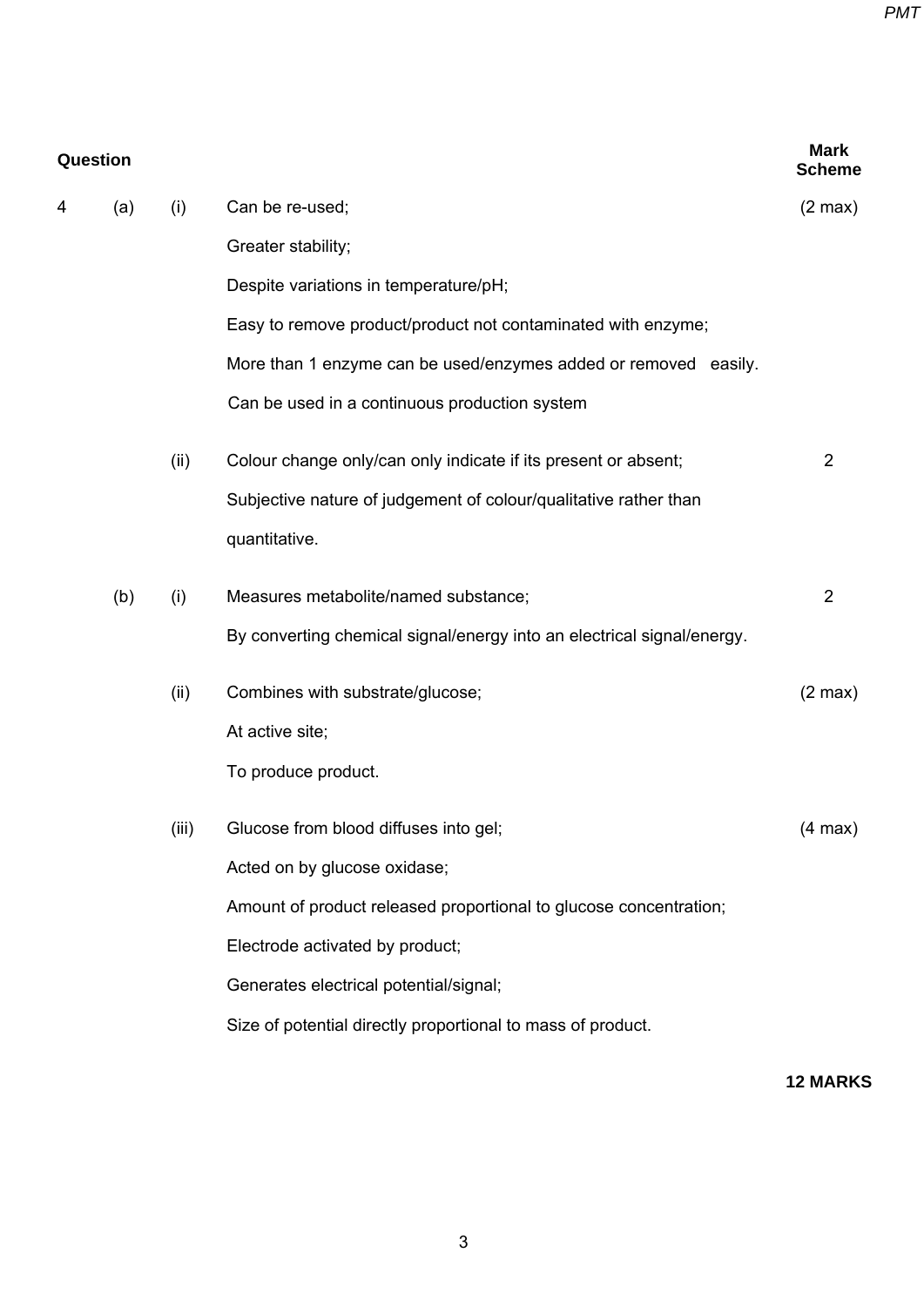*PMT*

| Question |     |                                                                                 |                                          |                   |  |
|----------|-----|---------------------------------------------------------------------------------|------------------------------------------|-------------------|--|
| 5        | (a) | <b>Cell X</b>                                                                   | <b>Cell Y</b>                            | $(3 \text{ max})$ |  |
|          |     | Large number of vesicles                                                        | No/small number vesicles;                |                   |  |
|          |     | (not: lysosomes)                                                                |                                          |                   |  |
|          |     | Large amount of RER/ribosomes                                                   | Little RER/ribosomes;                    |                   |  |
|          |     | Few mitochondria                                                                | Large number of mitochondria;            |                   |  |
|          |     | No microvilli                                                                   | Microvilli; (not: villi /membrane folds) |                   |  |
|          |     | More nuclear pores                                                              | Fewer nuclear pores.                     |                   |  |
|          |     | (not: ref. cell size)                                                           |                                          |                   |  |
|          | (b) | $A =$ Transport substances to plasma/cell membrane;<br>$B =$ Protein synthesis; |                                          |                   |  |
|          |     |                                                                                 |                                          |                   |  |
|          |     | $C = \underline{ATP}$ synthesis (not: produce energy/ref. respiration).         |                                          |                   |  |
|          | (c) | Exocytosis;                                                                     |                                          | $(2 \text{ max})$ |  |
|          |     | Transport vesicle fuses with plasma membrane;                                   |                                          |                   |  |
|          |     | Break in membrane to allow expulsion of secretion.                              |                                          |                   |  |
|          |     |                                                                                 |                                          |                   |  |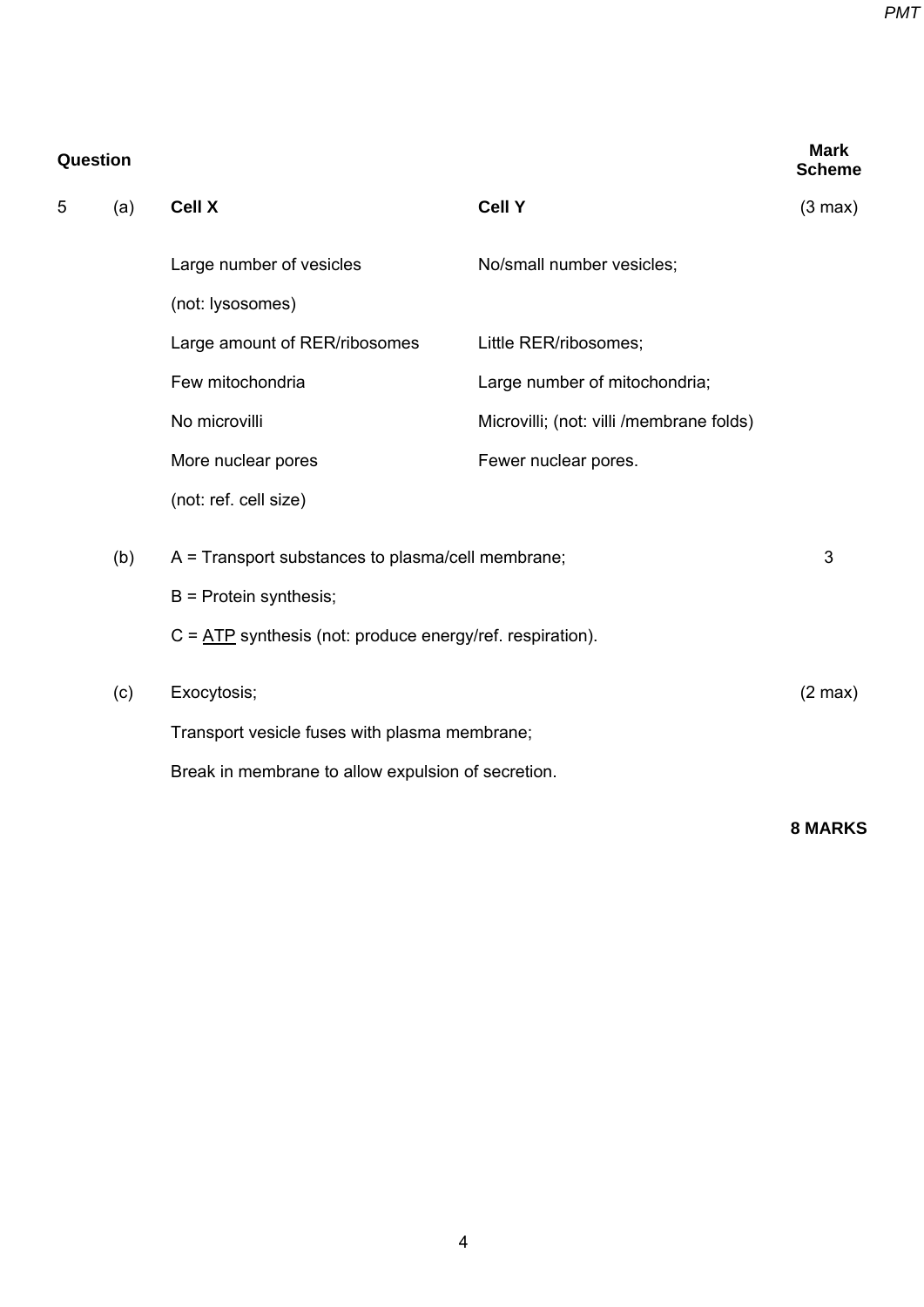| Question |     |                |                                                                                  |                   |
|----------|-----|----------------|----------------------------------------------------------------------------------|-------------------|
| 6<br>(a) |     | Mitochondrion. |                                                                                  |                   |
|          | (b) | (i)            | Advantage:                                                                       | $\overline{2}$    |
|          |     |                | *Higher energy yield per unit mass/higher yield per g.                           |                   |
|          |     |                | Disadvantage:                                                                    |                   |
|          |     |                | More oxygen required for respiration.                                            |                   |
|          |     | (ii)           | Heat/thermal/electrical insulation; (not: insulation unqual.)                    | $(2 \text{ max})$ |
|          |     |                | *Better source of metabolic water;                                               |                   |
|          |     |                | Buoyancy;                                                                        |                   |
|          |     |                | Protection against knocks (not: protection unqual.)                              |                   |
|          |     |                | (points marked * are interchangeable and could be credited in either (i) or (ii) |                   |
|          |     |                | but not credited in both)                                                        |                   |
|          | (c) | (i)            | New tissue manufacture/growth qualified/repair;                                  | $\overline{2}$    |
|          |     |                | Enzyme manufacture.                                                              |                   |
|          |     | (ii)           | Breaking a bond; (not: molecule broken down)                                     | $\overline{2}$    |
|          |     |                | Insertion of a molecule of water/chemical addition of water                      |                   |
|          |     |                | (not: adding water)                                                              |                   |
|          |     | (iii)          | Glucose; (not: beta glucose)                                                     | $\overline{2}$    |
|          |     |                | Amino acids.                                                                     |                   |
|          |     |                |                                                                                  |                   |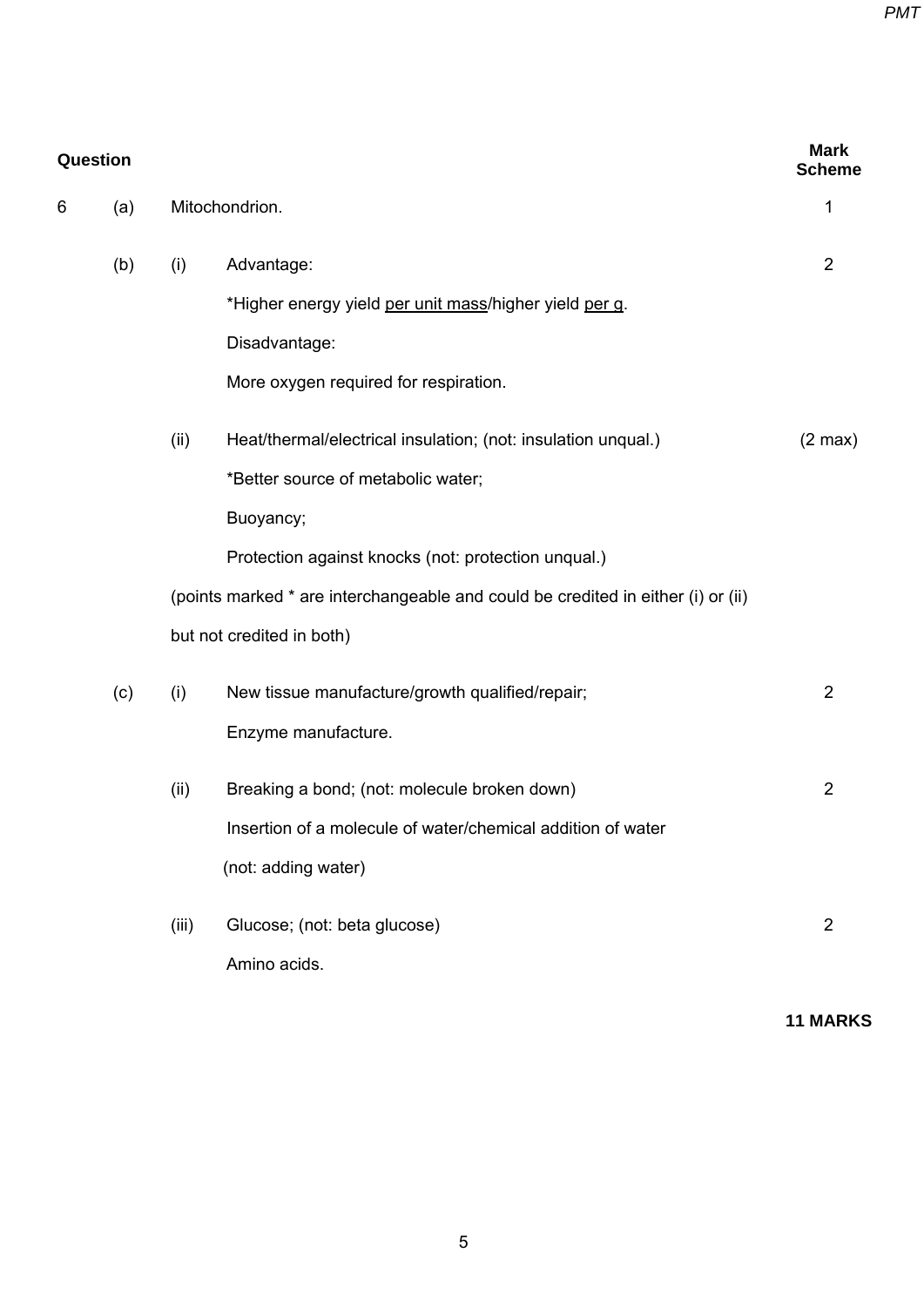| Question |     |      |                                                                      |   |
|----------|-----|------|----------------------------------------------------------------------|---|
| 7        | (a) | (i)  | Blood clots/infection.                                               |   |
|          |     | (ii) | Water has highest water potential/0 compared with -476/-896kPa;      | 3 |
|          |     |      | Water passes down water potential gradient/from high to low water    |   |
|          |     |      | potential;                                                           |   |
|          |     |      | Passes into cell by osmosis.                                         |   |
|          |     |      | (not: ref. water concentration)                                      |   |
|          | (b) |      | Diagram showing crinkled cells; (not: showing plant cell or nucleus) | 3 |
|          |     |      | Higher water potential inside cell;                                  |   |
|          |     |      | Water passes out of cell (causing shrinkage/distortion).             |   |
|          |     |      |                                                                      |   |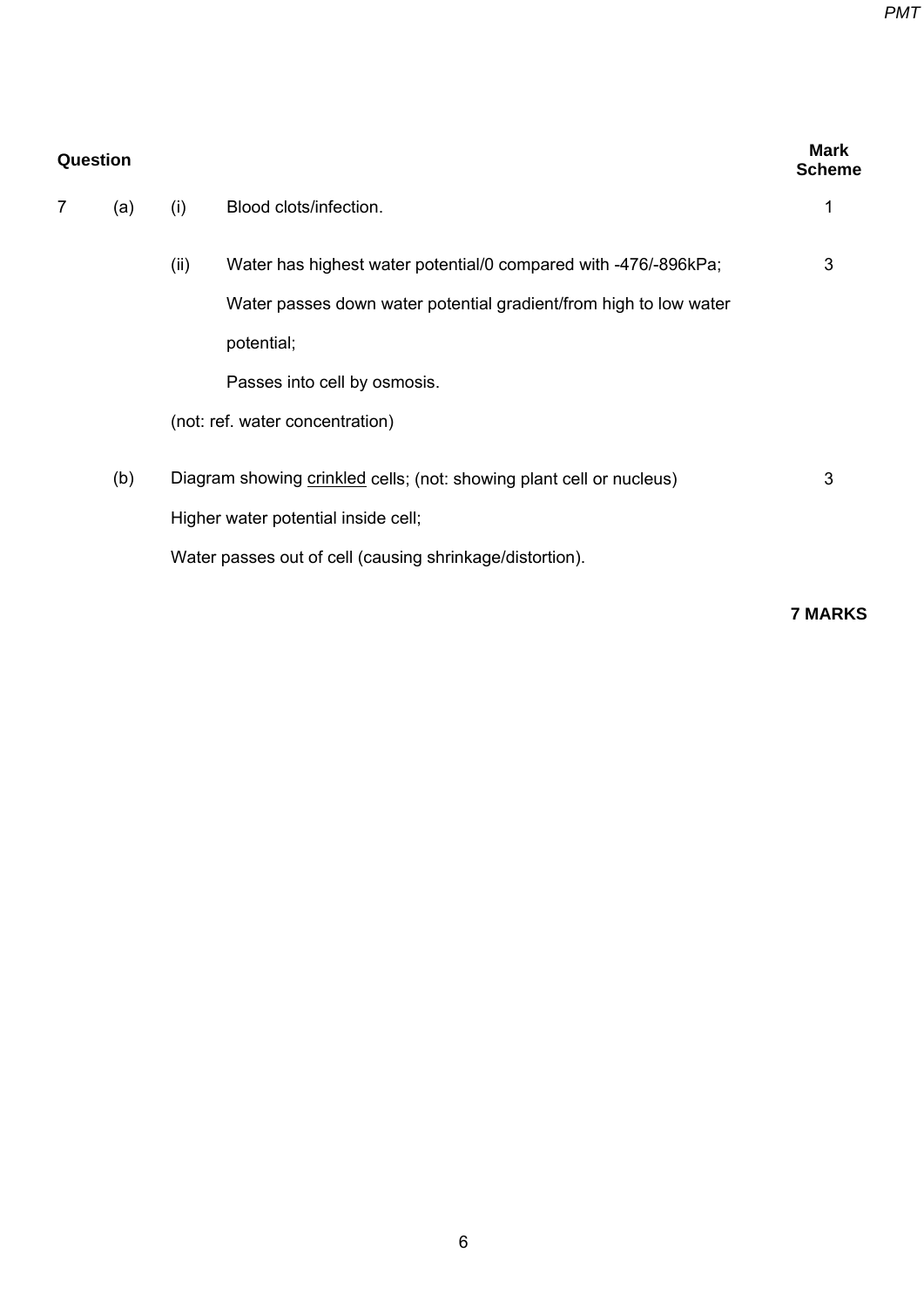**Scheme** 

## **Question Mark**

- 8 (a) A Interphase, replication of DNA; (not: DNA doubles)
	- B Also replication of organelles;
	- C Synthesis of rRNA/proteins/ATP; (not: metabolic activity)
	- D Prophase chromosomes appear as two chromatids/ ref, condensation;
	- E Joined at centromere;
	- F Nuclear membrane disappears;
	- G Chromosomes line up at equator during metaphase;
	- H Spindle formation;
	- I Centromere divides at anaphase;
	- J Chromatids/chromosomes to opposite poles at anaphase;
	- K Contraction/shortening of spindle fibres;
	- L Nuclear membrane reforms during telophase;
	- M Cytokinesis/cell division occurs by furrowing of membrane/cleavage;
	- N Cytoplasm splits/divides;
	- O Centrioles replicate / move to poles.

Note: ref. to each event must take place in correct stage